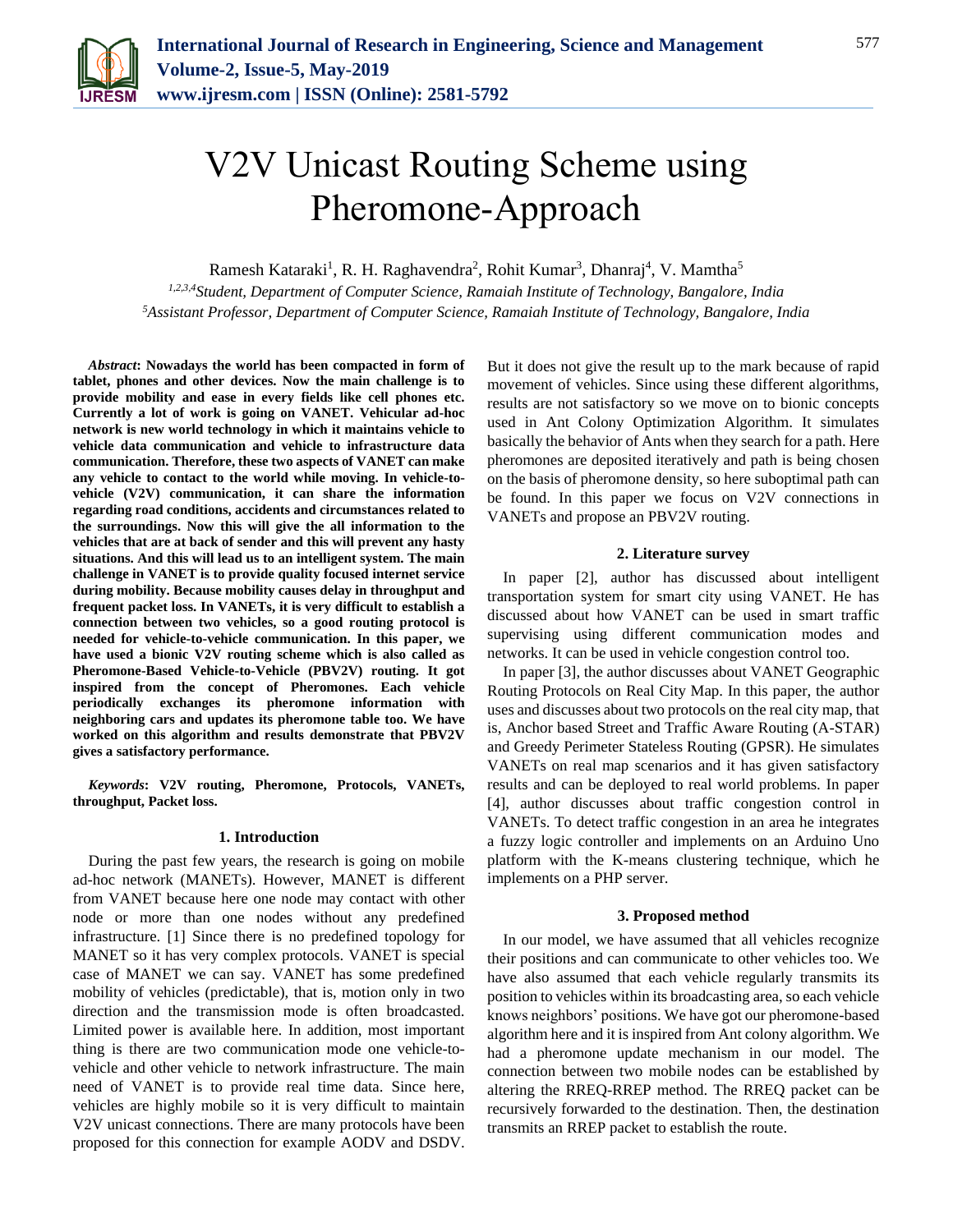

# **International Journal of Research in Engineering, Science and Management Volume-2, Issue-5, May-2019 www.ijresm.com | ISSN (Online): 2581-5792**

We had compared here our model and the already proposed models like AODV and DSDV and we had got some graphs.



Fig. 1. Throughput of DSDV routing protocol



In fig. 1, delay for DSDV has been shown, as we notice here that throughput for DSDV is not in the strictly format with time.



Fig. 3. Throughput of AODV routing protocol



Fig. 6. Delay of PBV2V protocol

Delay

Figure 1 and 2 shows the delay and throughput of DSDV routing protocol which cannot be used in real time. Figure 3 and 4 shoes the delay and throughput of AODV routing protocol which gives best throughput but delay starts at beginning only, that indicates the connection is unstable which can't be held for longer period. In figure 5 shows the throughput of PBV2V routing protocol which is as good as a\AODV and in figure 6 the delay of PBV2V which starts delay after some time which means stable. We can achieve connection for longer period of time which can't be in AODV or DSDV.